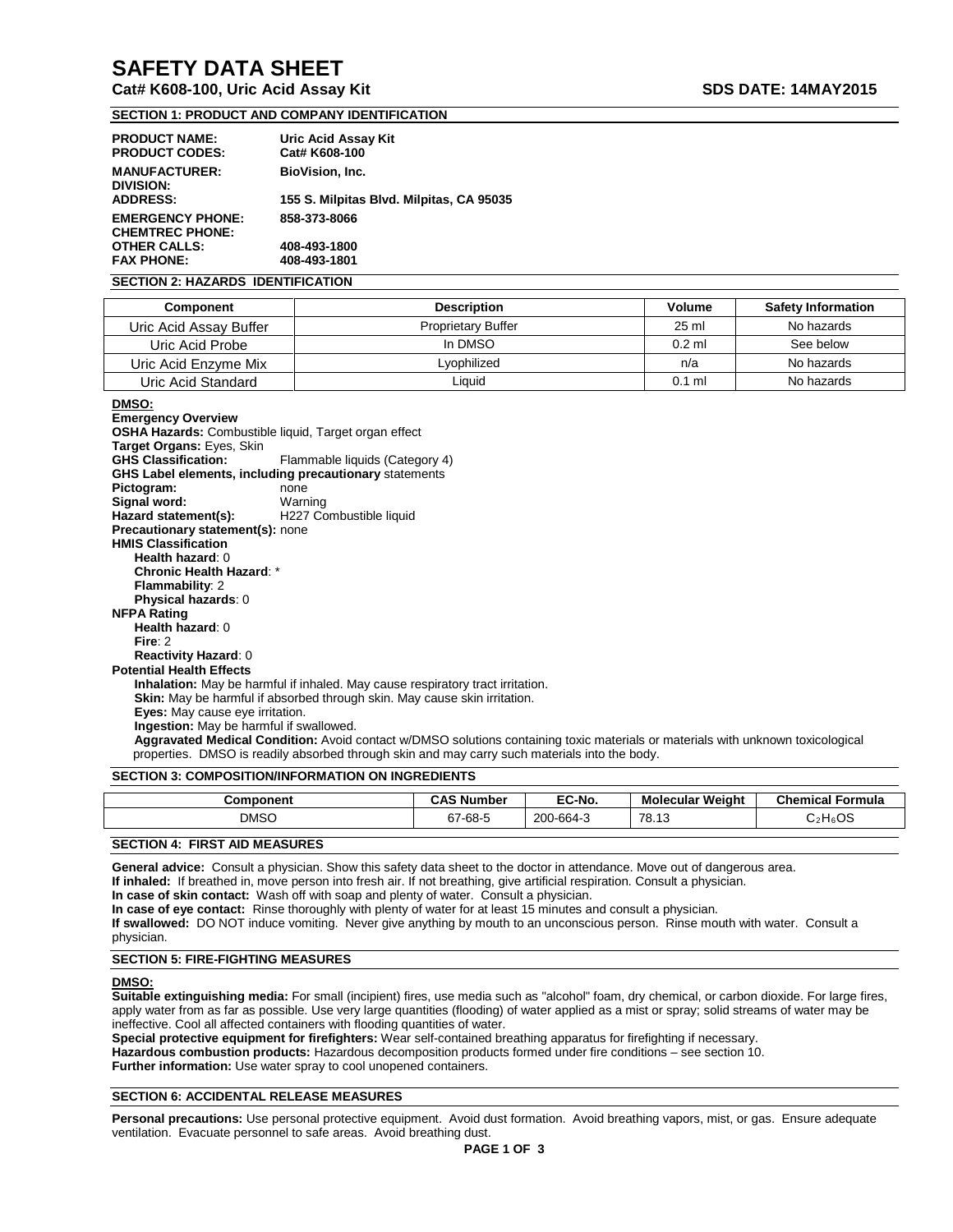# **SAFETY DATA SHEET**

# **Cat# K608-100, Uric Acid Assay Kit SDS DATE: 14MAY2015**

**Environmental precautions:** Prevent further leakage or spillage if safe to do so. Do not let product enter drains. Discharge into the environment must be avoided.

**Methods for cleaning up:** Contain spillage, and then collect with an electrically protected vacuum cleaner or by wet-brushing and place in container for disposal according to local regulations

### **SECTION 7: HANDLING AND STORAGE**

#### **Precautions for safe handling**

Avoid contact with skin and eyes. Avoid inhalation of vapor or mist. Use explosion-proof equipment. Keep away from sources of ignition (no smoking). Take measures to prevent the buildup of electrostatic charge.

#### **Conditions for safe storage**

Keep container tightly closed in a dry and well-ventilated place. Containers which are opened must be carefully resealed and kept upright to prevent leakage. Recommended storage temperature: -20 °C.

### **SECTION 8: EXPOSURE CONTROLS/PERSONAL PROTECTION**

#### **DMSO:**

| onents                                   | <b>CAS-No</b>       | .<br>√alue | parameters | <b>Tacic</b><br>pasıs                                                                                                             |
|------------------------------------------|---------------------|------------|------------|-----------------------------------------------------------------------------------------------------------------------------------|
| ÷.<br>$\cdot$<br>Dimethyl<br>' sultoxide | $-68-5$<br>~-<br>ΩI | <b>TWA</b> | 250<br>ppm | <b>JSA</b><br>$\Lambda$ <sub>N</sub> $\Gamma$ <sup>-</sup><br>Workplace<br>Exposure<br>Environmental<br>_evels<br>السابان المتحدث |
|                                          |                     |            |            |                                                                                                                                   |

# **Personal protective equipment**

#### **Respiratory protection**

Where risk assessment shows air-purifying respirators are appropriate use a full-face respirator with multi-purpose combination (US) or type ABEK (EN 14387) respirator cartridges as a backup to engineering controls. If the respirator is the sole means of protection, use a full-face supplied air respirator. Use respirators and components tested and approved under appropriate government standards such as NIOSH (US) or CEN (EU).

#### **Hand protection**

Handle with gloves. Gloves must be inspected prior to use. Use proper glove removal technique (without touching glove's outer surface) to avoid skin contact with this product. Dispose of contaminated gloves after use in accordance with applicable laws and good laboratory practices. Wash and dry hands.

#### **Eye protection**

Tightly fitting safety goggles. Face shield (8-inch minimum). Use equipment for eye protection tested and approved under appropriate government standards such as NIOSH (US) or EN 166(EU).

#### **Skin and body protection**

Complete suit protecting against chemicals. The type of protective equipment must be selected according to the concentration and amount of the dangerous substance at the specific workplace.

#### **Hygiene measures**

Handle in accordance with good industrial hygiene and safety practice. Wash hands before breaks and at the end of workday.

#### **SECTION 9: PHYSICAL AND CHEMICAL PROPERTIES** Ï

| <b>Property</b>            | <b>DMSO</b>         |
|----------------------------|---------------------|
| Appearance:                | Clear liquid        |
| pH:                        | No data available   |
| <b>Water Solubility:</b>   | Completely miscible |
| Other Solubility:          | No data available   |
| <b>Boiling Point (°C):</b> | 189 °C (372 °F)     |
| Melting Point (°C):        | 16-19 °C (61-66 °F) |
| Flash Point (°C):          | 87 °C (189 °F)      |
| Ignition Temperature (°C): | 301 °C (574 °F)     |
| Density:                   | $1.1$ g/ml          |

## **SECTION 10: STABILITY AND REACTIVITY**

| <b>DMSO</b><br><b>Property</b>                                    |                                                                                                      |
|-------------------------------------------------------------------|------------------------------------------------------------------------------------------------------|
| <b>Chemical stability:</b>                                        | Stable under recommended storage conditions                                                          |
| <b>Conditions to avoid:</b>                                       | Heat, flames, sparks                                                                                 |
| Materials to avoid:                                               | Acid chlorides, phosphorus halides, strong acids,<br>strong oxidizing agents, strong reducing agents |
| Carbon oxides, sulfur oxides<br>Hazardous decomposition products: |                                                                                                      |

# **SECTION 11: TOXICOLOGICAL INFORMATION**

#### **DMSO:**

**Acute toxicity:** LD50 Oral - rat - 14,500 mg/kg LC50 Inhalation - rat - 4 h - 40250 ppm LD50 Dermal - rabbit - > 5,000 mg/kg **Skin corrosion/irritation:** no data available **Serious eye damage/eye irritation:** no data available **Respiratory/skin sensitization:** no data available Germ cell mutagenicity: Genotoxicity in vitro - mouse – lymphocyte > Cytogenetic analysis Genotoxicity in vitro - mouse – lymphocyte $\rightarrow$  Mutation in mammalian somatic cells. Genotoxicity in vivo - rat – Intraperitoneal  $\rightarrow$  Cytogenetic analysis Genotoxicity in vivo - mouse – Intraperitoneal  $\rightarrow$  DNA damage